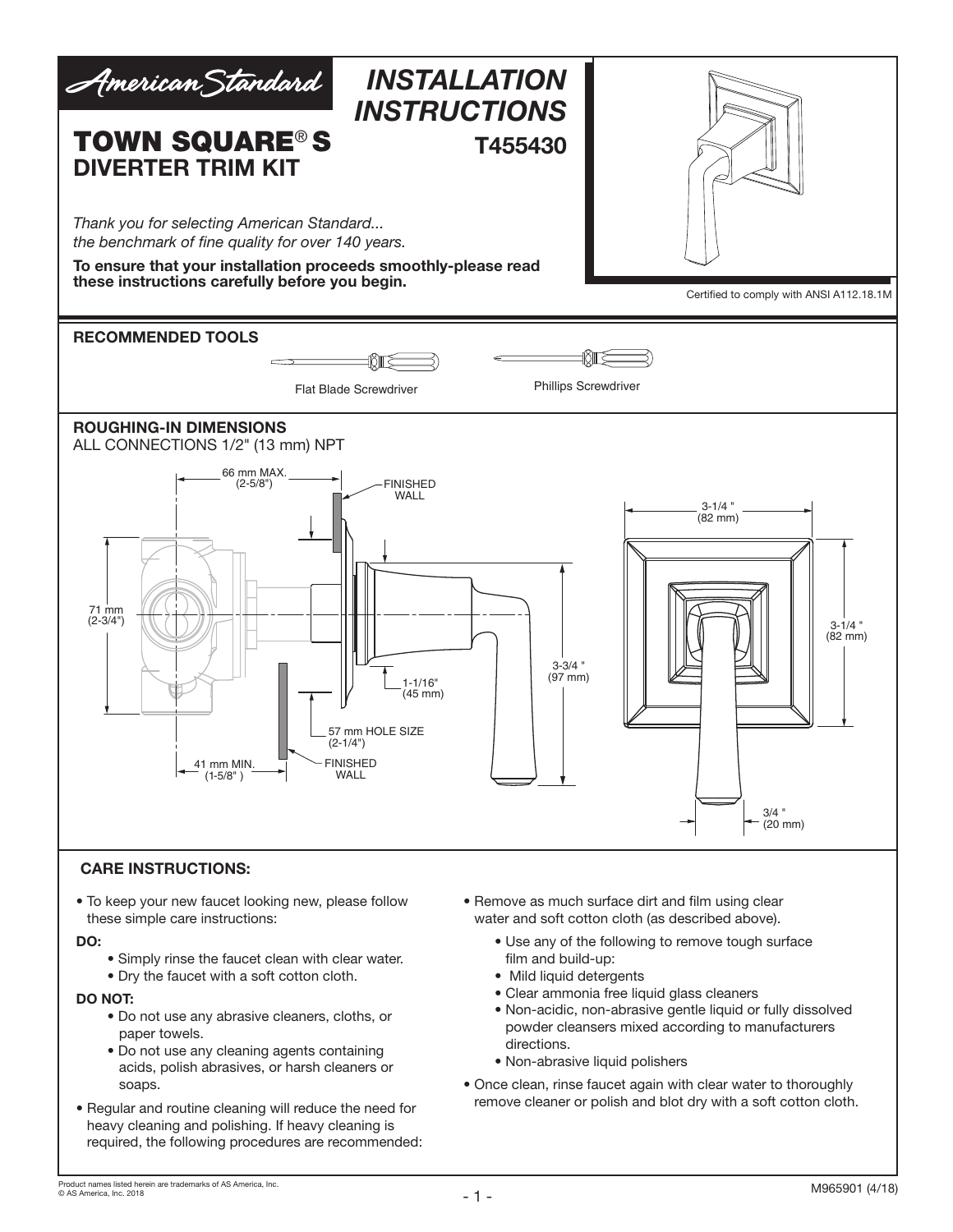# **TRIM INSTALLATION**

•

- Place ESCUTCHEON (1) onto ESCUTCHEON HOLDER (2).
- Align ESCUTCHEON (1). Thread ESCUTCHEON HOLDER (2) onto DIRVERTER VALVE (3).
- Tighten until ESCUTCHEON (1) is snug against fiished wall.



**1**

**3**

**4**

**5**

**IO HOO** 

**6**

**2**

### 2 HANDLE INSTALLATION

- Install KNOB MOUNT (1) onto VALVE STEM (2).
- Thread HANDLE SCREW (3) into VALVE STEM (2) and tighten.
- Align HANDLE (4, 4a) and push onto KNOB MOUNT (1).
- Tighten SET SCREW (5) in handle with HEX WRENCH (6) SUPPLIED.

# 3

### OPERATING THE VALVE

- Turn water supply on and test installed fitting.
- Rotate handle to all diverter positions to check operation of valve.
- Check for leaks.